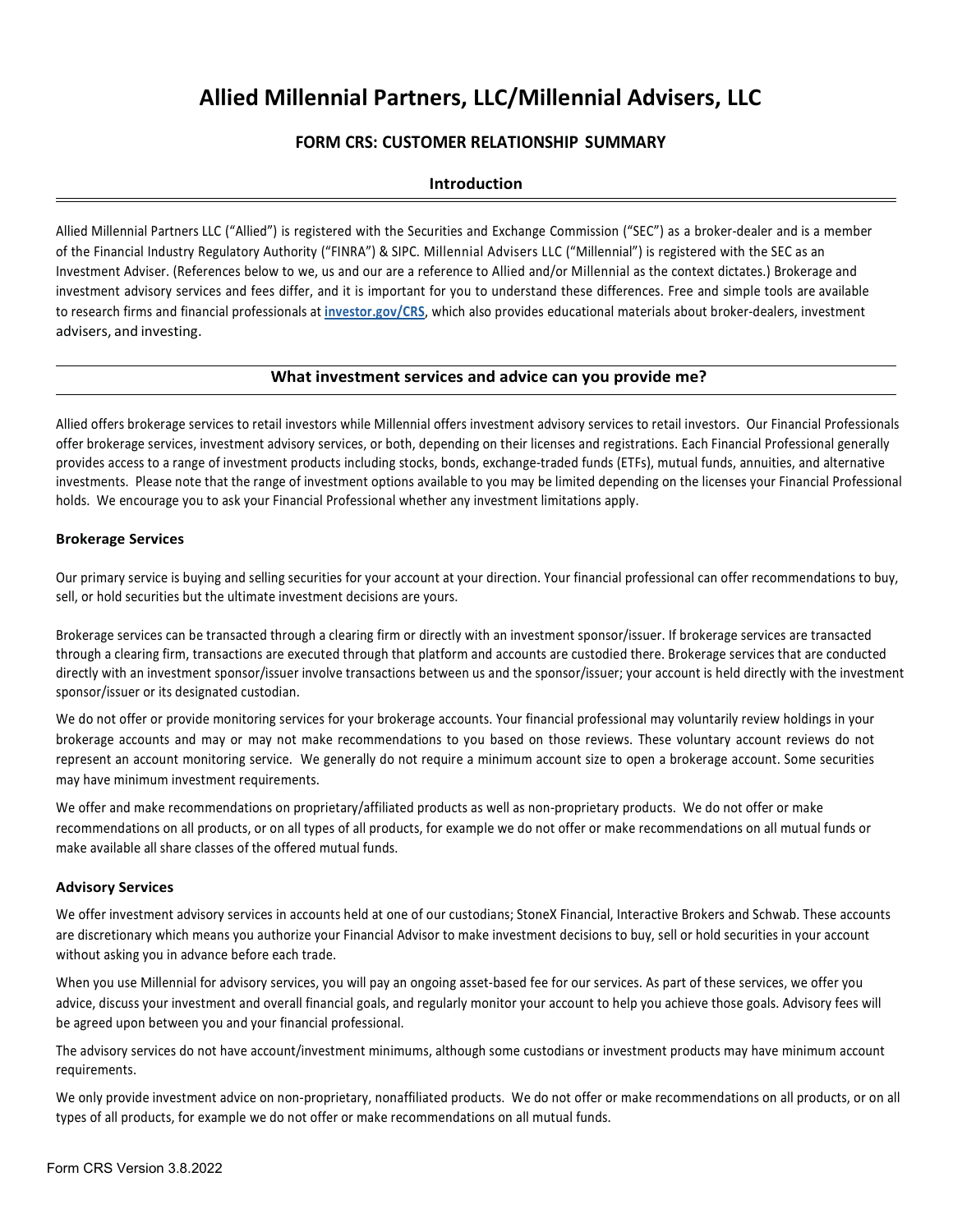#### Conversation Starters

Ask your financial professional:

- Given my financial situation, should I choose an investment advisory service? Should I choose a brokerage service? Should I choose both types of services? Why or why not?
- How will you choose investments to recommend to me?
- What is your relevant experience, including your licenses, education, and other qualifications? What do these qualifications mean?

#### Additional Information

Visit ourallied.com for fee schedules and Relationship Disclosures and Important Information or ouradvisers.com or adviserinfo.sec.gov for copies of the Form ADV and Part 2A Brochure.

# What fees will I pay?

#### Brokerage Services Fees

For brokerage services, you are charged per transaction in the form of:

- Commission: a charge assessed by us for handling purchases and sales of securities, a portion of which is paid to your financial professional,
- Transaction fee: a handling and processing fee we charge per transaction which varies primarily based on the type of transaction, and
- Transaction fee/Ticket charge: a fee charged by the clearing firm for buying, selling or exchanging a security which varies based on the type of product and size of the purchase or sale.

The trade confirmation you receive for a trade in your brokerage account will provide the amount of the fees charged for the transaction. Charges differ from one product to another which creates an incentive for us to recommend products that have higher transaction charges. You will incur greater total transaction charges when there are more trades in your account, which creates an incentive for us to encourage you to trade more often and to trade on margin.

In addition, you will be assessed fees and costs on your account and investments by the clearing firm for a variety of other services they provide, depending on the type of accounts and products you have and where your accounts and investments are held. These include, but are not limited to custodian fees, account maintenance fees, fund transmittal fees, fees related to mutual funds and variable annuities, and other transactional and product-level fees.

You will incur interest charges if you borrow on margin using a securities-based loan. Certain investments, such as mutual funds, have embedded fees that are generally paid by you to the companies that sponsor, manage, and/or promote the investment. For certain investment products, the product sponsor or the Issuer will share or pay the fees and costs to us based on the value of your investment. The offering materials available for these types of investment products provide information about the fees and costs of those products.

Our fees vary. The amount you pay will depend, for example, on how much you buy or sell, what type of investment you buy or sell, and what kind of account you have with us. Please ask your financial professional to give you personalized information on the fees and costs that you will pay.

### Advisory Services Fees

In an investment advisory account, you will incur advisory fees which are generally assessed monthly at the rate you agreed upon with your Financial Advisor. These fees are based on the market value of cash and investments in your advisory account. The advisory fee amount does not vary based on the type of investments we select on your behalf, however the more assets there are in your advisory account, the more you will pay in fees. The asset-based fee reduces the value of your account and will be deducted from your account.

In addition, depending on the custodian, you may pay transaction fees such as execution charges and handling fees on each trade, as well as operational fees for custody and clearing services provided by the account custodian.

During periods of lower trading activity, the advisory fee may be higher than the transaction charges you would have paid in a brokerage account. To determine whether an investment advisory account is appropriate for you, you should carefully analyze the projected costs of an investment advisory account versus a brokerage account based on factors such as expected size, volume, and frequency of transactions, projected holding period and the advisory services provided by your financial professional.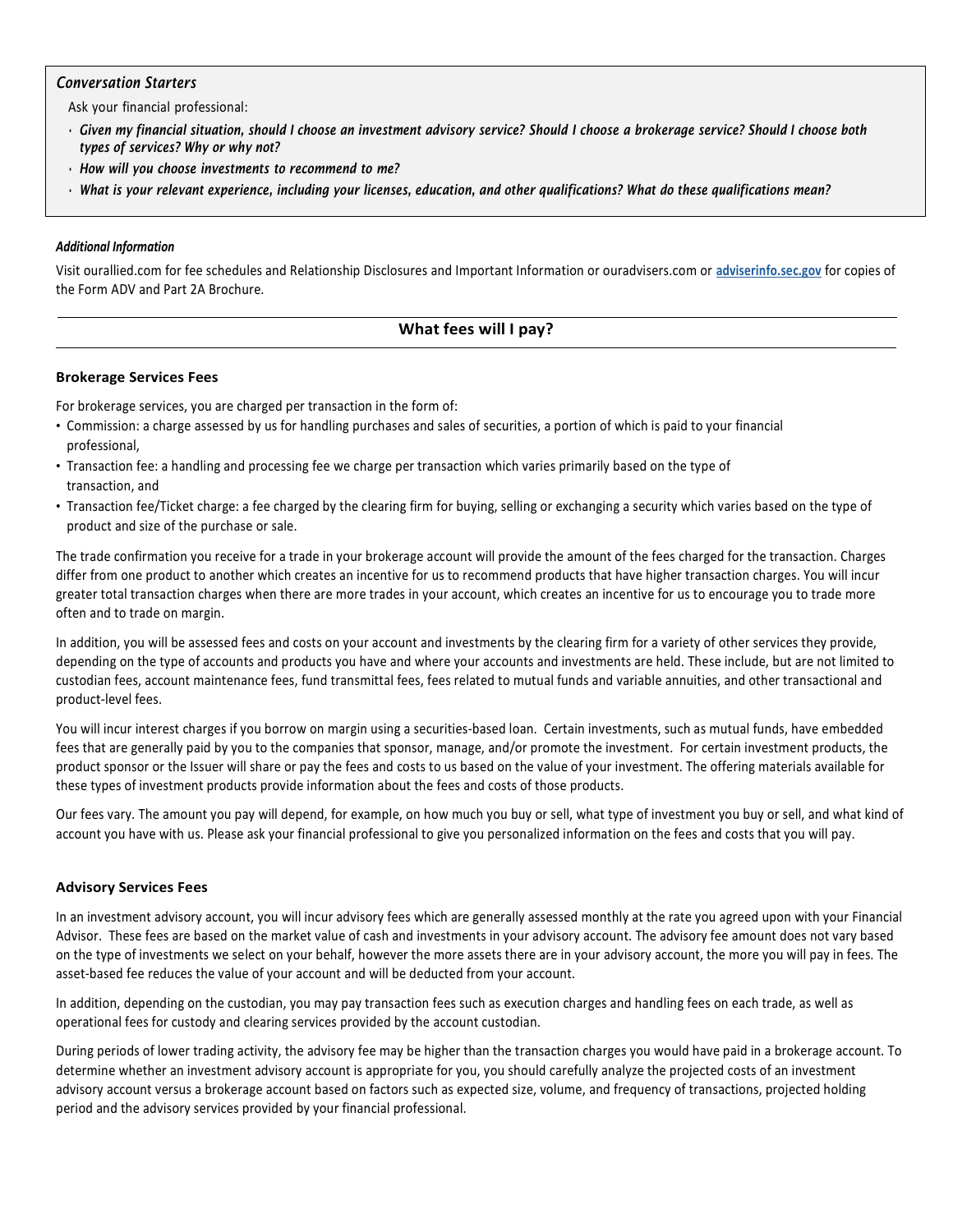Because we and your financial professional are compensated based on the amount of assets in your account, we and your financial professional are incentivized to increase your assets. The use of Margin may increase the value of the investments in your account which will increase the amount of advisory fees you will pay; we are therefore incentivized to recommend you use margin in your account.

For additional details on how fees are calculated, please refer to your investment advisory agreement and the applicable disclosures and fee schedules specific to your advisory account.

#### Conversation Starters

Ask your financial professional:

• Help me understand how these fees and costs might affect my investments. If I give you \$10,000 to invest, how much will go to fees and costs, and how much will be invested for me?

Additional Information<br>You will pay fees and costs whether you make or lose money on your investments. Fees and costs will reduce any amount of money you make on your investments over time. Please make sure you understand what fees and costs you are paying.

Visit ourallied.com for fee schedules and Relationship Disclosures and Important Information or ouradvisers.com or adviserinfo.sec.gov for copies of the Form ADV and Part 2A Brochure.

# What are your legal obligations to me when providing recommendations as my broker-dealer or when acting as my investment adviser? How else does your firm make money and what conflicts of interest do you have?

When we provide you with a recommendation as your broker-dealer or act as your investment adviser, we have to act in your best interest and not put our interests ahead of yours. At the same time, the way we make money creates some conflicts with your interests. You should understand and ask us about these conflicts because they can affect the recommendations and investment advice we provide you. Here are some examples to help you understand what this means.

- Proprietary/affiliated products are investments that are issued, sponsored, or managed by us or an affiliate. We have affiliates that are under common ownership and control, that serve as the Manager for some Private Funds and earn a management fee. Allied is the placement agent for these investments. We are incentivized to recommend these products to you as the Firms, Owners, Managers, and Financial Professionals earn fees/compensation when you make an investment into one of our Funds, and when the Fund liquidates and makes a distribution to its investors. This creates a conflict of interest in that it provides an incentive for us to recommend and process your investment into a product that is managed by an affiliate and that generates revenue to companies under common ownership and control.
- Commissions and Fees related to one provider, product, or service may be higher than commissions and fees related to a comparable provider, product, or service. Those higher rates of compensation could provide incentives to the Firm and our financial professionals to recommend certain providers, products, or services over those with lower rates of compensation.
- Revenue sharing The companies that sponsor, manage, and/or promote certain investments offered by us earn revenue by charging you a fee, such as a management fee in a mutual fund. A portion of these fees may be shared with us. We have an incentive to promote the product sponsors that share the most revenues with us over those that share less revenues or none at all. Clearing Firms share some operational fees with us such as margin interest charges and short security borrow fees. We are therefore incentivized to recommend the use of these clearing firm services.

 It is important to note that while we will take reasonable care in making recommendations to you, securities involve risk, and you may lose money. There is no guarantee that you will meet your investment goals, or that our recommended investment strategy will perform as anticipated. Please review all offering documents provided for a discussion of risks associated with the product.

#### Conversation Starters

Ask your financial professional:

How might your conflicts of interest affect me, and how will you address them?